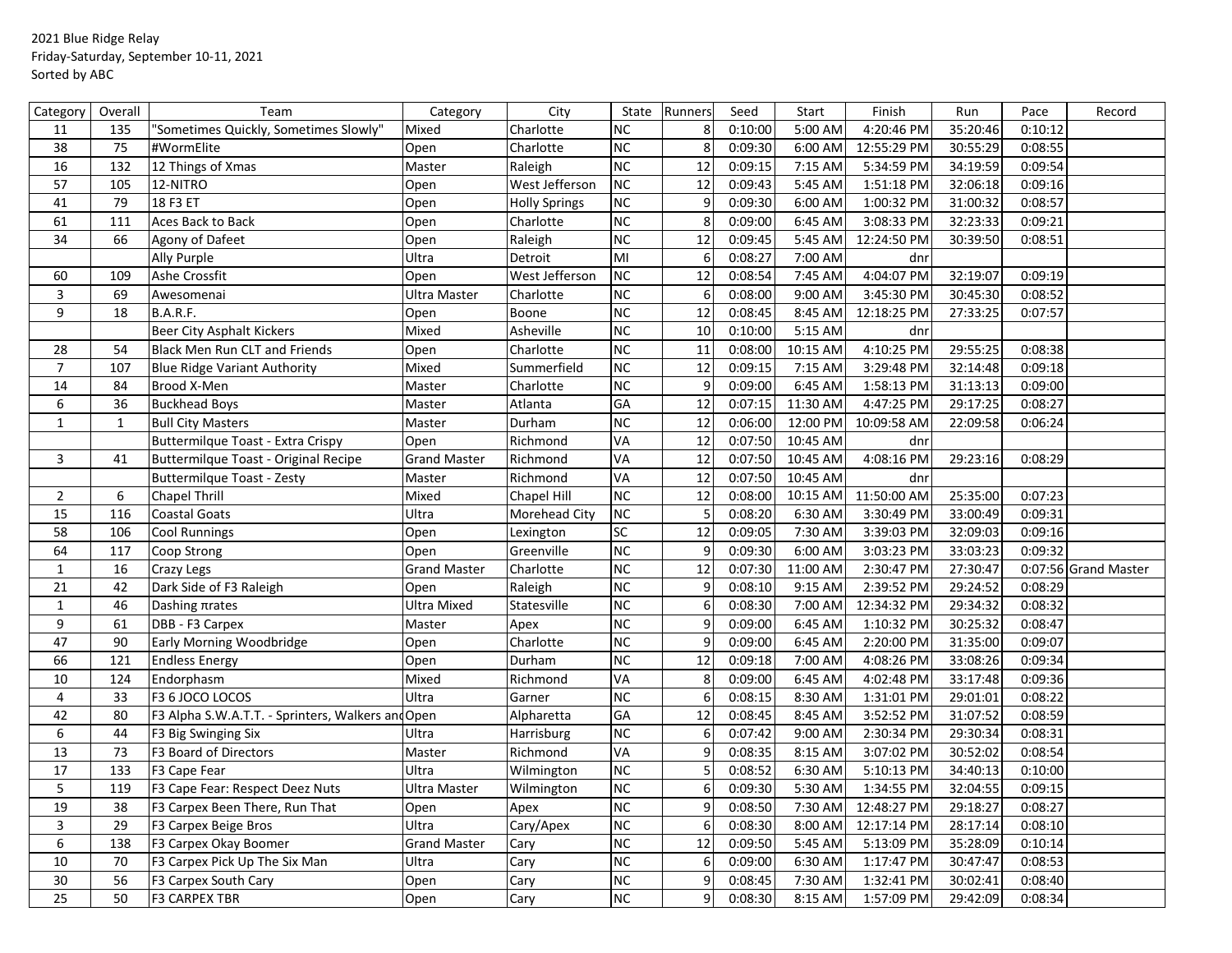| Category       | Overall | Team                                | Category            | City                 | State     | Runners | Seed    | Start     | Finish      | Run      | Pace    | Record               |
|----------------|---------|-------------------------------------|---------------------|----------------------|-----------|---------|---------|-----------|-------------|----------|---------|----------------------|
| 50             | 96      | F3 Carpex Team DGS                  | Open                | Apex                 | <b>NC</b> | 12      | 0:09:05 | 7:30 AM   | 3:22:11 PM  | 31:52:11 | 0:09:12 |                      |
| 53             | 99      | F3 Carpex Traveling Circus          | Open                | Cary                 | <b>NC</b> | 12      | 0:10:00 | $5:45$ AM | 1:41:25 PM  | 31:56:25 | 0:09:13 |                      |
| 8              | 58      | F3 Carpex vs The World              | Ultra               | Cary/Apex            | <b>NC</b> | 6       | 0:08:40 | 7:00 AM   | 1:19:28 PM  | 30:19:28 | 0:08:45 |                      |
| 55             | 103     | F3 Carterico - Crabby               | Open                | Morehead City        | <b>NC</b> | 12      | 0:09:15 | 7:15 AM   | 3:20:01 PM  | 32:05:01 | 0:09:15 |                      |
| 12             | 26      | F3 Carterico - Pedro's Passengers   | Open                | <b>Morehead City</b> | <b>NC</b> | 12      | 0:08:15 | 9:45 AM   | 1:39:46 PM  | 27:54:46 | 0:08:03 |                      |
| 56             | 104     | F3 Corporate                        | Open                | Richmond             | VA        | 12      | 0:08:45 | 8:45 AM   | 4:50:26 PM  | 32:05:26 | 0:09:15 |                      |
| 70             | 126     | F3 Crossroads                       | Open                | Statesville          | <b>NC</b> | 12      | 0:09:15 | 7:15 AM   | 4:45:13 PM  | 33:30:13 | 0:09:40 |                      |
| 73             | 131     | F3 Deez Lug Nutz                    | Open                | Mooresville          | <b>NC</b> | 12      | 0:09:45 | 5:15 AM   | 3:31:20 PM  | 34:16:20 | 0:09:53 |                      |
| 13             | 27      | F3 Denver of the East               | Open                | Denver               | <b>NC</b> | 12      | 0:08:30 | $9:30$ AM | 1:31:35 PM  | 28:01:35 | 0:08:05 |                      |
| 11             | 67      | F3 Distance Matters                 | Master              | Woodstock            | GA        | 12      | 0:09:15 | 7:15 AM   | 1:59:20 PM  | 30:44:20 | 0:08:52 |                      |
| 6              | 14      | F3 Dropped                          | Open                | Charlotte            | <b>NC</b> | 9       | 0:07:45 | 10:30 AM  | 1:47:26 PM  | 27:17:26 | 0:07:52 |                      |
| 74             | 134     | F3 ENC - Leftovers                  | Open                | Greenville           | <b>NC</b> | 9       | 0:10:00 | 5:15 AM   | 4:19:09 PM  | 35:04:09 | 0:10:07 |                      |
| $\overline{7}$ | 48      | F3 Government Cheese                | Master              | Raleigh              | <b>NC</b> | 9       | 0:08:45 | 7:30 AM   | 1:08:20 PM  | 29:38:20 | 0:08:33 |                      |
| 15             | 100     | F3 Haul'N Arse                      | Master              | Charlotte            | <b>NC</b> | 12      | 0:09:00 | 7:45 AM   | 3:47:20 PM  | 32:02:20 | 0:09:15 |                      |
| 5              | 40      | F3 Hogwallow Six Pack               | Ultra               | Roswell              | GA        | 6       | 0:08:00 | $9:00$ AM | 2:19:36 PM  | 29:19:36 | 0:08:28 |                      |
| 8              | 52      | F3 Hogwallow Skunk Works (OSB)      | Master              | Roswell              | GA        | 9       | 0:08:00 | 9:15 AM   | 3:00:52 PM  | 29:45:52 | 0:08:35 |                      |
| 14             | 28      | F3 Hogwallow Skunk Works (Seeya)    | Open                | Roswell              | GA        | 9       | 0:08:00 | 9:15 AM   | 1:20:58 PM  | 28:05:58 | 0:08:06 |                      |
| 59             | 108     | F3 Incognitians                     | Open                | Huntersville         | <b>NC</b> | 12      | 0:09:30 | 6:15 AM   | 2:31:14 PM  | 32:16:14 | 0:09:19 |                      |
| 37             | 74      | F3 Ironworks                        | Open                | Spartanburg          | <b>SC</b> | 12      | 0:09:30 | 6:15 AM   | 1:09:30 PM  | 30:54:30 | 0:08:55 |                      |
| 26             | 51      | F3 JOCOGA Regulators                | Open                | Garner               | <b>NC</b> | 9       | 0:08:15 | 8:30 AM   | 2:14:51 PM  | 29:44:51 | 0:08:35 |                      |
| 29             | 55      | F3 Lexington - Glory Daze           | Open                | Lexington            | <b>SC</b> | 12      | 0:09:00 | 8:00 AM   | 2:00:11 PM  | 30:00:11 | 0:08:39 |                      |
| 8              | 17      | F3 Lost Colony                      | Open                | Raleigh              | <b>NC</b> | 9       | 0:07:53 | 10:30 AM  | 2:02:54 PM  | 27:32:54 | 0:07:57 |                      |
| 69             | 125     | F3 Mountain Goat 12                 | Open                | Charlotte            | <b>NC</b> | 12      | 0:09:30 | 6:15 AM   | 3:41:26 PM  | 33:26:26 | 0:09:39 |                      |
| 45             | 87      | F3 PA/NJ Rising                     | Open                | Harleysville         | PA        | 12      | 0:09:15 | 7:15 AM   | 2:40:34 PM  | 31:25:34 | 0:09:04 |                      |
| 63             | 115     | F3 PTSD                             | Open                | Greenville           | <b>NC</b> | 9       | 0:09:30 | 6:00 AM   | 2:47:42 PM  | 32:47:42 | 0:09:28 |                      |
| 23             | 47      | F3 Run For Holland                  | Open                | Spruce Pine          | <b>NC</b> | 12      | 0:07:50 | 10:30 AM  | 4:04:40 PM  | 29:34:40 | 0:08:32 |                      |
| 62             | 114     | F3 Sister Maria's Flying Caballeros | Open                | Raleigh              | <b>NC</b> | 12      | 0:08:56 | 7:45 AM   | 4:31:11 PM  | 32:46:11 | 0:09:27 |                      |
| 54             | 101     | F3 Squirrel Gravy                   | Open                | Waynesville          | <b>NC</b> | 12      | 0:08:54 | 7:45 AM   | 3:48:58 PM  | 32:03:58 | 0:09:15 |                      |
| 14             | 110     | F3 Straight Outta Dad Jokes         | Ultra               | Woodstock            | GA        | 6       | 0:09:00 | 6:30 AM   | 2:52:48 PM  | 32:22:48 | 0:09:20 |                      |
| 33             | 63      | F3 Triple Dawg Dare                 | Open                | Concord              | <b>NC</b> | 12      | 0:08:40 | 8:15 AM   | 2:49:06 PM  | 30:34:06 | 0:08:49 |                      |
| 6              | 130     | F3 Ultra                            | Ultra Master        | Manning              | <b>SC</b> | 6       | 0:08:45 | 7:30 AM   | 5:33:23 PM  | 34:03:23 | 0:09:49 |                      |
| 43             | 82      | F3 Up 'N Over                       | Open                | Charlotte            | <b>NC</b> | 9       | 0:09:00 | 6:45 AM   | 1:54:30 PM  | 31:09:30 | 0:08:59 |                      |
| 67             | 122     | F3 Worst Pace Scenario              | Open                | Roswell              | GA        | 11      | 0:10:00 | $5:30$ AM | 2:39:15 PM  | 33:09:15 | 0:09:34 |                      |
| 16             | 31      | Fillnow Flyers 1                    | Open                | Charlotte            | <b>NC</b> | 12      | 0:07:15 | 11:30 AM  | 3:54:29 PM  | 28:24:29 | 0:08:12 |                      |
| 48             | 91      | Fillnow Flyers 2                    | Open                | Charlotte            | <b>NC</b> | 12      | 0:08:15 | $9:45$ AM | 5:20:18 PM  | 31:35:18 | 0:09:07 |                      |
| 4              | 137     | Flatlanders                         | Women               | Morehead City/BONC   |           | 12      | 0:10:00 | 5:00 AM   | 4:23:03 PM  | 35:23:03 | 0:10:12 |                      |
| 40             | 78      | <b>FLO-RIDERS</b>                   | Open                | JAX                  | FL        | 12      | 0:09:30 | 6:15 AM   | 1:14:38 PM  | 30:59:38 | 0:08:56 |                      |
| 11             | 83      | <b>FML</b>                          | Ultra               | <b>Holly Springs</b> | <b>NC</b> | 4       | 0:07:00 | 6:30 AM   | 1:40:48 PM  | 31:10:48 | 0:09:00 |                      |
|                |         | <b>FRESHJUNKIE Racing</b>           | Open                | <b>Baton Rouge</b>   | LA        | 12      | 0:08:30 | $9:30$ AM | dnr         |          |         |                      |
| 5              | 102     | <b>GET OFF MY LAWN!</b>             | <b>Grand Master</b> | Raleigh              | <b>NC</b> | 12      | 0:10:00 | $5:15$ AM | 1:19:48 PM  | 32:04:48 | 0:09:15 |                      |
| $\mathbf{1}$   | 5       | Goats Gazelles & 4 Englishmen       | <b>Ultra Master</b> | Raleigh              | <b>NC</b> | 6       | 0:07:30 | 9:00 AM   | 10:28:37 AM | 25:28:37 |         | 0:07:21 Ultra Master |
| 49             | 94      | <b>GOFAR 2021</b>                   | Open                | Greensboro           | <b>NC</b> | 12      | 0:09:15 | 7:15 AM   | 2:57:06 PM  | 31:42:06 | 0:09:09 |                      |
| $\overline{2}$ | 21      | GT Milk & Cookie Boys               | <b>Ultra Master</b> | Raleigh              | <b>NC</b> | 5       | 0:07:10 | 8:00 AM   | 11:37:24 AM | 27:37:24 | 0:07:58 |                      |
| 68             | 123     | <b>Gummed Up Goats Milk</b>         | Open                | <b>Holly Springs</b> | <b>NC</b> | 12      | 0:09:30 | 6:15 AM   | 3:29:31 PM  | 33:14:31 | 0:09:35 |                      |
| 3              | 11      | Hey Jack!                           | Master              | Hickory              | <b>NC</b> | 12      | 0:07:45 | 10:45 AM  | 1:20:25 PM  | 26:35:25 | 0:07:40 |                      |
| 5              | 32      | <b>Hickory Knuts</b>                | Master              | Hickory              | <b>NC</b> | 12      | 0:08:40 | $8:45$ AM | 1:32:25 PM  | 28:47:25 | 0:08:18 |                      |
| 3              | 20      | <b>Highland Brewing or Bust</b>     | Mixed               | Asheville            | <b>NC</b> | 12      | 0:08:00 | 10:15 AM  | 1:50:23 PM  | 27:35:23 | 0:07:58 |                      |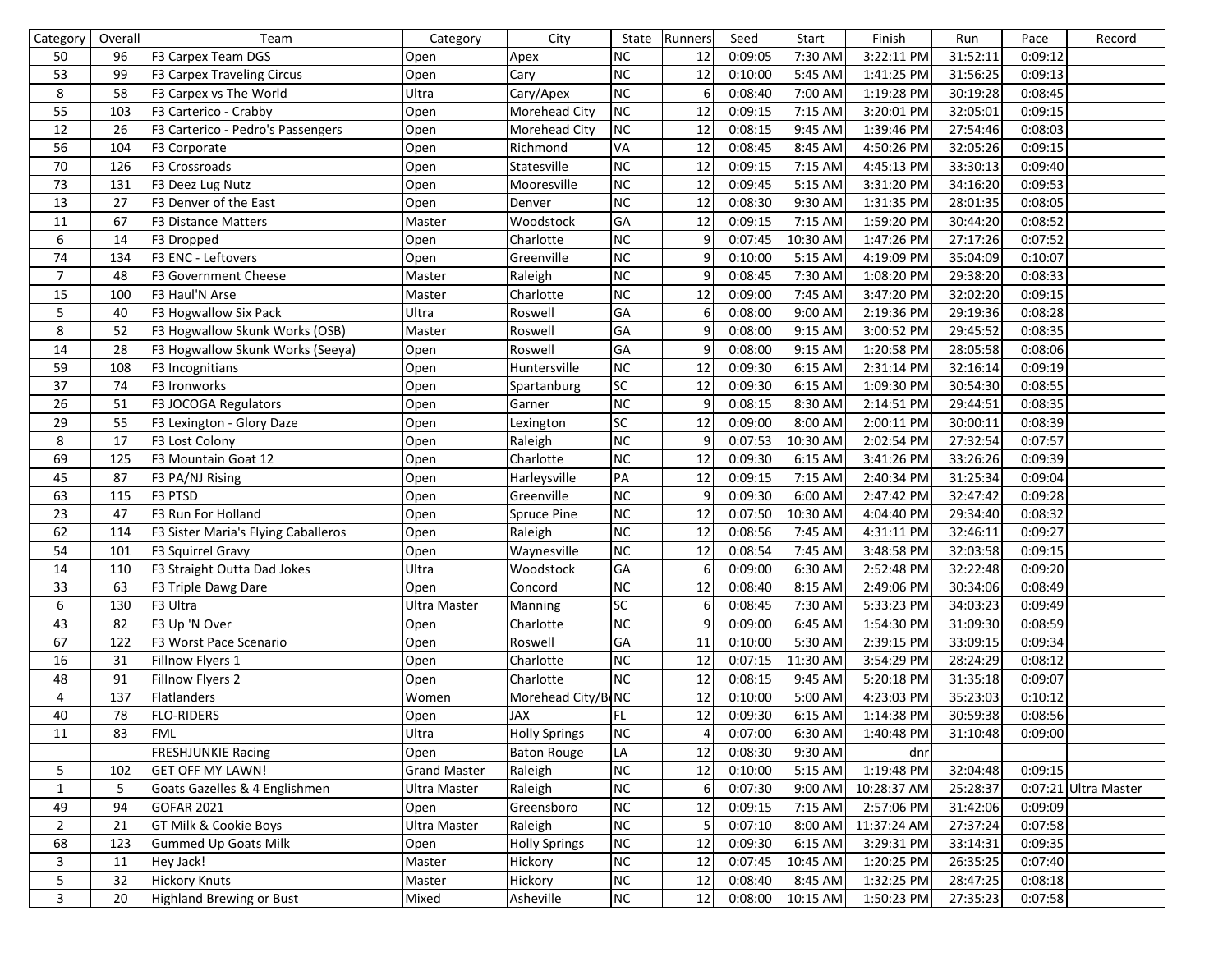| Category       | Overall        | Team                                 | Category            | City                 | State           | Runners        | Seed    | Start      | Finish               | Run      | Pace    | Record              |
|----------------|----------------|--------------------------------------|---------------------|----------------------|-----------------|----------------|---------|------------|----------------------|----------|---------|---------------------|
| 22             | 43             | Hills Pay The Bills                  | Open                | Lincolnton           | <b>NC</b>       | 12             | 0:07:55 | 10:30 AM   | 3:59:54 PM           | 29:29:54 | 0:08:31 |                     |
| 4              | 92             | Hop, Stout and Run                   | <b>Ultra Master</b> | <b>Elkin</b>         | <b>NC</b>       | 6              | 0:09:30 | $5:30$ AM  | 1:07:08 PM           | 31:37:08 | 0:09:07 |                     |
| $\overline{4}$ | 88             | Howard's Misty Mountaineers          | <b>Grand Master</b> | <b>Blowing Rock</b>  | <b>NC</b>       | 12             | 0:09:15 | 7:00 AM    | 2:29:43 PM           | 31:29:43 | 0:09:05 |                     |
| 9              | 60             | It's Just Running                    | Ultra               | Raleigh              | <b>NC</b>       | $\overline{4}$ | 0:07:00 | 6:30 AM    | 12:52:32 PM          | 30:22:32 | 0:08:46 |                     |
| $\mathbf 1$    | 9              | Jus' Running Ultra Maggots           | Ultra               | Asheville            | NC              | 6              | 0:06:45 | $10:00$ AM | 12:31:23 PM          | 26:31:23 | 0:07:39 |                     |
| 6              | 77             | Knight Crawlers                      | Mixed               | Cary                 | <b>NC</b>       | 12             | 0:08:30 | 9:30 AM    | 4:28:23 PM           | 30:58:23 | 0:08:56 |                     |
| $\overline{2}$ | $\overline{2}$ | Knoxville Track Club                 | Master              | Knoxville            | <b>TN</b>       | 12             | 0:05:50 | 12:00 PM   | 10:13:13 AM          | 22:13:13 | 0:06:25 |                     |
| $\mathbf{1}$   | 3              | Lactic Acid Trip                     | Open                | Spartanburg          | SC              | 12             | 0:05:50 | 12:00 PM   | 10:30:21 AM          | 22:30:21 | 0:06:30 |                     |
| 44             | 86             | Lactic Asses Burning                 | Open                | Fort Mill            | $\overline{SC}$ | 12             | 0:09:00 | 8:00 AM    | 3:24:44 PM           | 31:24:44 | 0:09:04 |                     |
| 8              | 112            | Lactic Asses Lite                    | Mixed               | Fort Mill            | $\overline{SC}$ | 8              | 0:08:30 | 7:00 AM    | 3:24:47 PM           | 32:24:47 | 0:09:21 |                     |
| $\mathbf{1}$   | 12             | Lady Regerts                         | Ultra Women         | Asheville            | NC              | 6              | 0:07:00 | 10:00 AM   | 12:41:36 PM          | 26:41:36 |         | 0:07:42 Ultra Women |
| 15             | 30             | Last Mile Shoes                      | Open                | <b>Overland Park</b> | KS              | 12             | 0:09:00 | 7:45 AM    | 12:07:43 PM          | 28:22:43 | 0:08:11 |                     |
| 5              | 142            | Lori & The Tatas                     | Women               | Halifax              | VA              | 12             | 0:10:15 | 5:00 AM    | 5:57:39 PM           | 36:57:39 | 0:10:40 |                     |
| 24             | 49             | Lost Magellans                       | Open                | Durham               | NC              | 12             | 0:09:00 | 7:45 AM    | 1:26:09 PM           | 29:41:09 | 0:08:34 |                     |
| 5              | 13             | Making Do Deux                       | Open                | Charlotte            | NC              | 10             | 0:07:25 | $11:00$ AM | 2:07:43 PM           | 27:07:43 | 0:07:50 |                     |
| $\overline{2}$ | 19             | Mary Jane's Last Dance (Gold)        | Ultra               | Greenville           | NC              | 6              | 0:06:45 | 10:00 AM   | 1:34:12 PM           | 27:34:12 | 0:07:57 |                     |
| 12             | 85             | Mary Jane's Last Dance (Purple)      | Ultra               | Greenville           | <b>NC</b>       | 6              | 0:07:25 | 10:00 AM   | 5:20:34 PM           | 31:20:34 | 0:09:02 |                     |
| 10             | 64             | Masters of Sole                      | Master              | <b>Holly Springs</b> | <b>NC</b>       | 12             | 0:09:40 | 5:45 AM    | 12:19:10 PM          | 30:34:10 | 0:08:49 |                     |
| 35             | 68             | More Legs than a Bucket of Chicken   | Open                | Lexington            | SC              | 12             | 0:09:00 | 7:45 AM    | 2:30:12 PM           | 30:45:12 | 0:08:52 |                     |
| 39             | 76             | Mountain Dewdz                       | Open                | <b>Holly Springs</b> | <b>NC</b>       | 10             | 0:08:30 | 8:30 AM    | 3:27:33 PM           | 30:57:33 | 0:08:56 |                     |
| $\overline{2}$ | 129            | <b>Mountain MaFiA</b>                | Women               | Charlotte            | <b>NC</b>       | 10             | 0:09:35 | 5:30 AM    | 3:26:03 PM           | 33:56:03 | 0:09:47 |                     |
| 65             | 120            | <b>Mountain Misfits</b>              | Open                | Fuquay Varina        | <b>NC</b>       | 12             | 0:09:45 | 5:45 AM    | 2:51:01 PM           | 33:06:01 | 0:09:33 |                     |
| 71             | 127            | Movin' Microbes                      | Open                | Durham               | NC              | 12             | 0:09:30 | 6:15 AM    | 3:57:53 PM           | 33:42:53 | 0:09:44 |                     |
|                |                | Mucca Mad Bois                       | Open                | Palo Alto            | CA              | 12             | 0:05:45 | 12:00 PM   | dq                   |          |         |                     |
| 16             | 118            | My Crew Run Run                      | Ultra               | <b>Holly Springs</b> | NC              | $\overline{4}$ | 0:07:15 | 6:30 AM    | 3:33:38 PM           | 33:03:38 | 0:09:32 |                     |
| 46             | 89             | NFLO - Flatliners                    | Open                | Jacksonville         | FL.             | 12             | 0:09:15 | 7:00 AM    | 2:31:46 PM           | 31:31:46 | 0:09:06 |                     |
| $17\,$         | 34             | No More Mister Nice Thigh            | Open                | Columbia             | SC              | 12             | 0:09:30 | 6:15 AM    | 11:16:31 AM          | 29:01:31 | 0:08:22 |                     |
| 12             | 72             | <b>ORIGINADS</b>                     | Master              | Charlotte            | <b>NC</b>       | 10             | 0:08:30 | 8:30 AM    | 3:21:07 PM           | 30:51:07 | 0:08:54 |                     |
| 31             | 57             | Ours Got Stolen                      | Open                | Augusta              | GA              | 12             | 0:09:20 | 7:00 AM    | 1:03:36 PM           | 30:03:36 | 0:08:40 |                     |
|                |                | Pat's Judgement                      | Ultra               | Raleigh              | <b>NC</b>       | 6              | 0:08:30 | 8:00 AM    | dnr                  |          |         |                     |
| 11             | 25             | People Launching                     | Open                | Raleigh              | <b>NC</b>       | 12             | 0:08:30 | 9:30 AM    | 1:23:07 PM           | 27:53:07 | 0:08:03 |                     |
|                |                | <b>PGR Runners</b>                   | Open                | Asheville            | NC              | 10             | 0:08:00 | 9:30 AM    | dnr                  |          |         |                     |
| 32             | 62             | Plan 9 From F3 Alpha                 | Open                | Alpharetta           | GA              | 9              | 0:08:30 | 8:15 AM    | 2:41:47 PM           | 30:26:47 | 0:08:47 |                     |
| 18             | 139            | <b>Premature Acceleration</b>        | Ultra               | Atlanta              | GA              | 6              | 0:09:30 | 5:30 AM    | 5:01:44 PM           | 35:31:44 | 0:10:15 |                     |
| 10             | 24             | Rapid Thigh Movement                 | Open                | Charlotte            | NC              | 12             | 0:08:15 | 9:45 AM    | 1:38:01 PM           | 27:53:01 | 0:08:03 |                     |
| $\overline{2}$ | 23             | Rock Hill Striders                   | <b>Grand Master</b> | Fort Mill            | SC              | 11             | 0:07:30 | 11:00 AM   | 2:51:50 PM           | 27:51:50 | 0:08:02 |                     |
| 27             | 53             | Rock HILLBILLIES                     | Open                | Rock Hill            | SС              | 12             | 0:08:20 | 9:45 AM    | 3:35:58 PM           | 29:50:58 | 0:08:37 |                     |
| $\mathbf{1}$   | 143            | RuckerFellas                         | Ruck                | Greenville           | <b>NC</b>       | 12             | 0:15:30 |            | 6:00 AM 11:47:45 AM  | 53:47:45 | 0:15:31 |                     |
| 4              | 10             | <b>RUN HKY</b>                       | Open                | Hickory              | NC              | 12             | 0:08:10 |            | 10:15 AM 12:46:28 PM | 26:31:28 | 0:07:39 |                     |
| 4              | 22             | <b>Runners Fit</b>                   | Master              | Flowery Branch       | GA              | 9              | 0:08:00 | 9:15 AM    | 12:55:34 PM          | 27:40:34 | 0:07:59 |                     |
| $\mathbf{1}$   | 81             | RUNNINGJUSTASFASTASWECAN             | Women               | Raleigh              | NC              | 9              | 0:09:00 | 6:45 AM    | 1:54:09 PM           | 31:09:09 | 0:08:59 |                     |
| 72             | 128            | S.W.A.T.T.                           | Open                | Greenville           | NC              | 9              | 0:09:30 | 6:00 AM    | 3:53:41 PM           | 33:53:41 | 0:09:47 |                     |
|                |                | Shake And Bake                       | Master              | Winston-Salem        | <b>NC</b>       | 10             | 0:07:40 | 10:45 AM   | dnr                  |          |         |                     |
|                |                | SHHH Just Let It Happen              | Ultra               | Flowery Branch       | <b>GA</b>       | 6              | 0:08:30 | 8:00 AM    | dnr                  |          |         |                     |
| $\mathbf{1}$   | 95             | Sisterhood of the Traveling Bracelet | Women Master        | Chapel Hill          | <b>NC</b>       | 12             | 0:09:00 | 7:30 AM    | 3:21:30 PM           | 31:51:30 | 0:09:11 |                     |
| 18             | 37             | Sleeper Car                          | Open                | Raleigh              | NC              | 9              | 0:08:00 | $9:15$ AM  | 2:33:05 PM           | 29:18:05 | 0:08:27 |                     |
|                |                | <b>Squirrely Mountain Savages</b>    | Mixed               | Charlotte            | NC              | 10             | 0:10:00 | 5:00 AM    | dnf EZ 24            |          |         |                     |